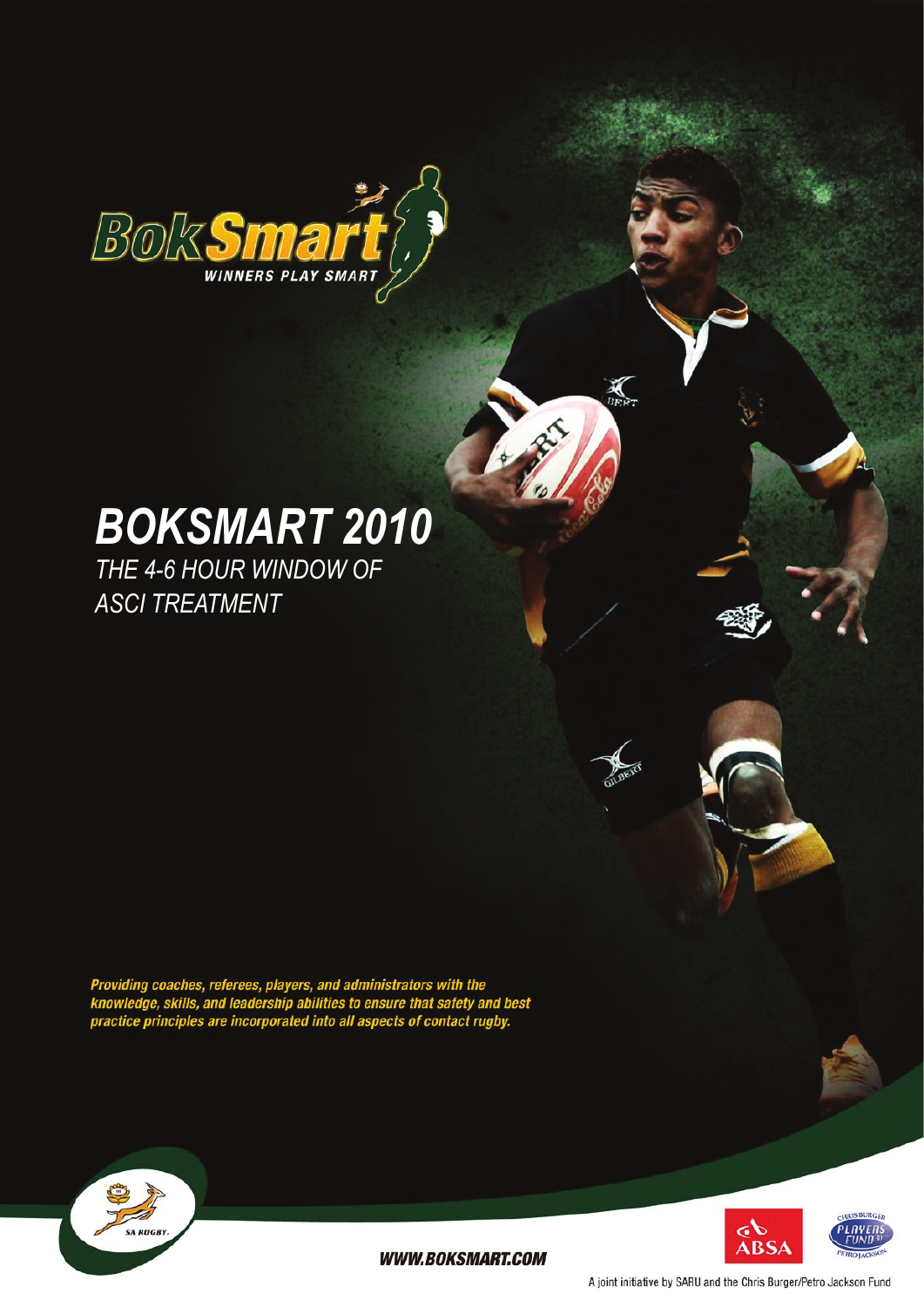## *ACUTE SPINAL CORD INJURY: THE 4-6 HOUR WINDOW DEBATE*

*Prof. Robert Dunn* MBChB (UCT) MMed (UCT) Orth, FCS(SA) Orth

Consultant Spine and Orthopaedic Surgeon Head: Orthopaedic Spine Services, Groote Schuur Hospital, Cape Town Clinical Adviser to BokSmart program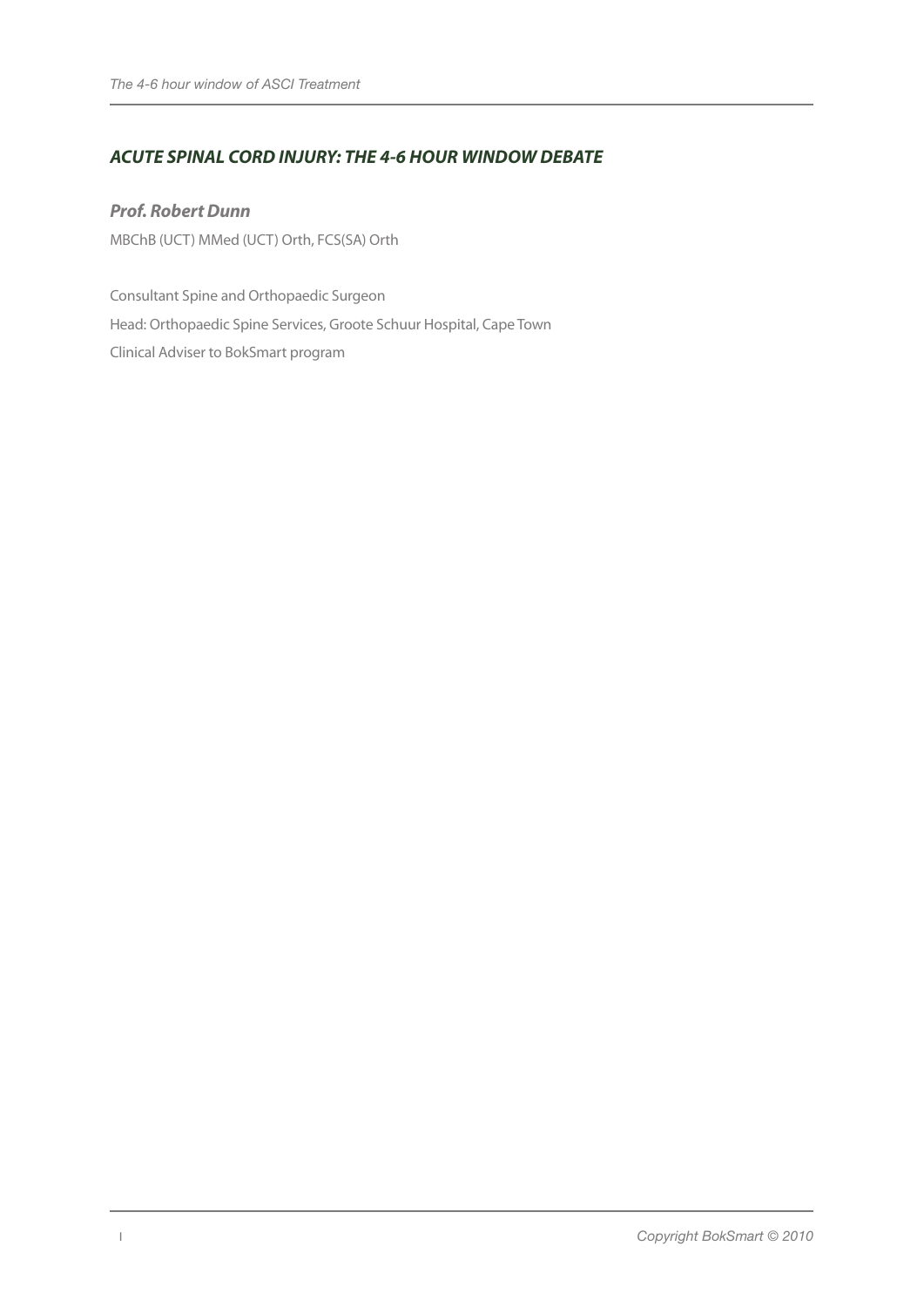## *INTRODUCTION*

Rugby, as a collision contact sport, has an associated injury risk. Although infrequent, spinal cord injuries remain a concern as they are devastating to the players involved. In South Africa it is unclear what the exact incidence is. Dunn<sup>1</sup> reports on the Western Cape spinal column injuries over a 5-year period until 2008. On average, 5 spinal column injuries were managed per annum with 1.8 per annum representing catastrophic injuries, i.e. quadriplegia. Hermanus<sup>2</sup> provided a 27-year review on national rugby-related spine injuries. They identified 264 cases with a national average of 9 per annum, 61% being catastrophic.

The timing of intervention and the rapidity of access to care is controversial. A spinal cord injury in a young, fit adolescent is an emotionally charged scenario and places tremendous stress on the carer or carers. In the past, a 4-hour window has been promulgated. This has never been proven to be of ultimate benefit but largely based on anecdotal experience and intuition. Podium presentations to this effect have been given locally but there has been no specific published data. In a large country with rugby players injured in rural areas outside the metropole, 4 hours from field to hospital requires a huge resource to be ever-ready. Of course, this comes at a cost.

*THIS DOCUMENT DEALS WITH THE ISSUES SURROUNDING THE "4-6 HOUR WINDOW".*

## *DEFINITION*

The concept of the 4-6 hour window implies that early intervention within this period will have a superior outcome, as compared to medical care occurring after this period. The time would start from the moment of injury, i.e. on the field.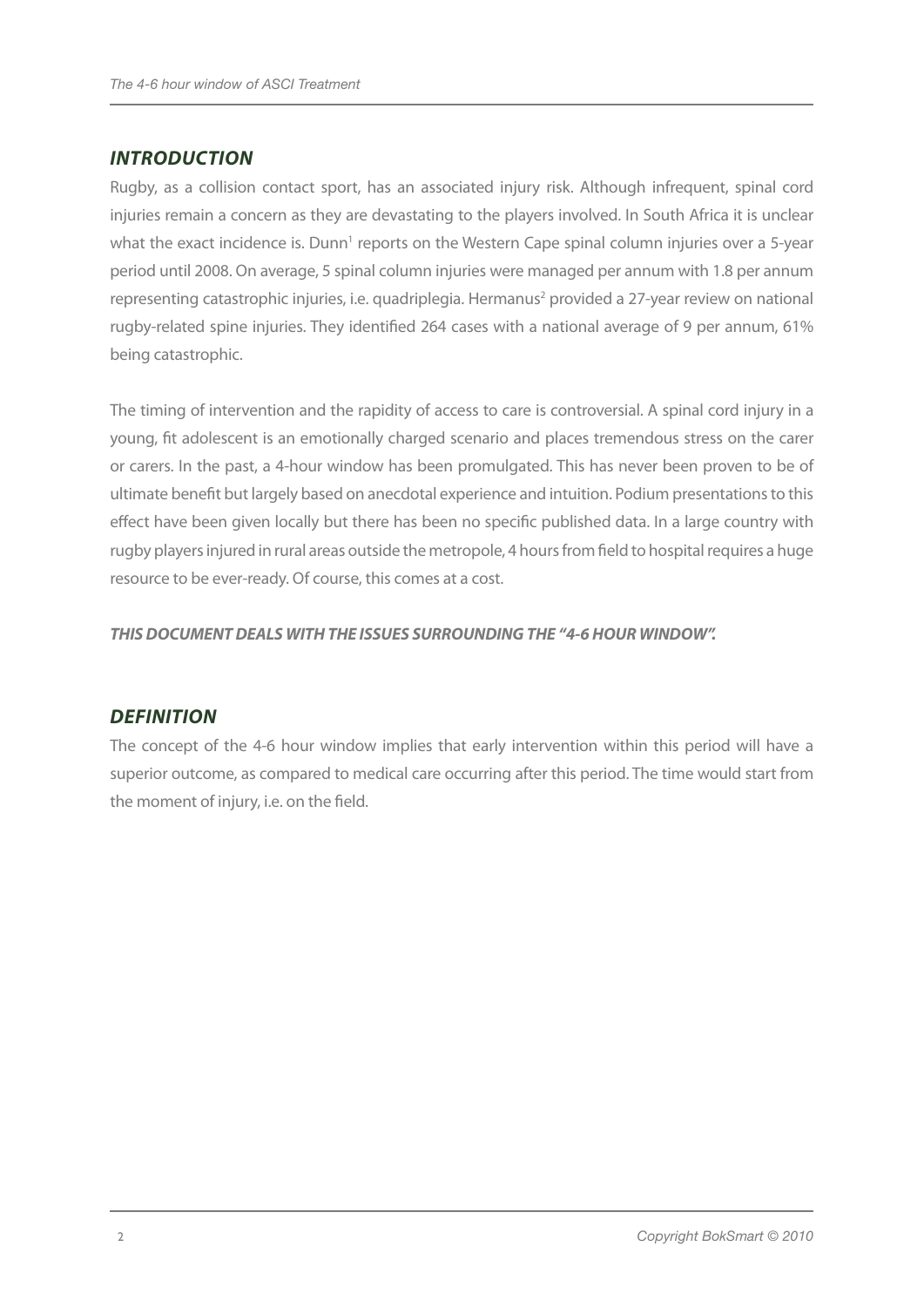#### *MECHANISM*

The most common anatomical region for spine injury in rugby is the cervical spine. Injuries occur during different phases of play. In years gone by, the set scrum posed the highest risk. This has been addressed with many law changes reducing the number of scrums as well as 'de-powering' it. This has been successful in reducing injury. However, as the pace of the game and the athleticism of players has increased, loose-play injuries have increased proportionally. Currently the tackle phase is the risk area  $-$  both for the tackler and the tackled player<sup>1,2,3</sup>.

Cervical injuries occur from a combination of forces. These are either flexion or extension – forward or backward bend combined with compression or distraction. The forces are translated to the spine as the injured player collides with another player or the ground. In the example of a high tackle, the head and neck will be pulled (distracted) backwards (extension). The most common rugby injuries are those of flexion. This typically occurs when the player hits the ground. However, a flexion or extension force results depending on the manner he strikes. Should he be rolling forward, a distractive force may be generated that dislocates the facet joints. Equally, a compression force can occur if there is more of an axial load. This fractures one or more of the vertebral bodies.

If a distractive flexion injury occurs, the spinal cord is stretched and may be injured. In addition, the resultant dislocation narrows the space available for the spinal cord and causes ongoing compression. In the compression flexion injury, the vertebral body fractures and compresses the spinal cord from the front.

Once the spinal cord is injured by an indirect mechanism such as described above, a relentless physiological process occurs. There is an inflammatory process which further injures the cord. This is referred to as the secondary injury. The inflammatory process further damages the cells and thus the spinal cord function. There is associated swelling and cell death. In addition, the damaged cord loses the ability to maintain basic bodily functions such as pulse and blood pressure control. This reduced blood pressure has a further negative effect on the cord. Thus, a self-perpetuating downward spiral occurs.

As one cannot alter the initial injury other than through prevention, much medical research has been concentrated on the secondary insult. For many years, high-dose intravenous prednisone (steroid) was advocated. This was based on limited trials promoting better spinal cord functional outcome with these massive doses<sup>4,5,6</sup>. In recent times, this data has been questioned. There are many negative effects from high-dose steroids including death from respiratory infections, with very little evidence of benefit<sup>10</sup>. Most centres outside the USA no longer promote steroid use. The papers that support it, limit it to an 8-hour window<sup>6</sup>. This may well be where the concept of the 4-6 hour window originated.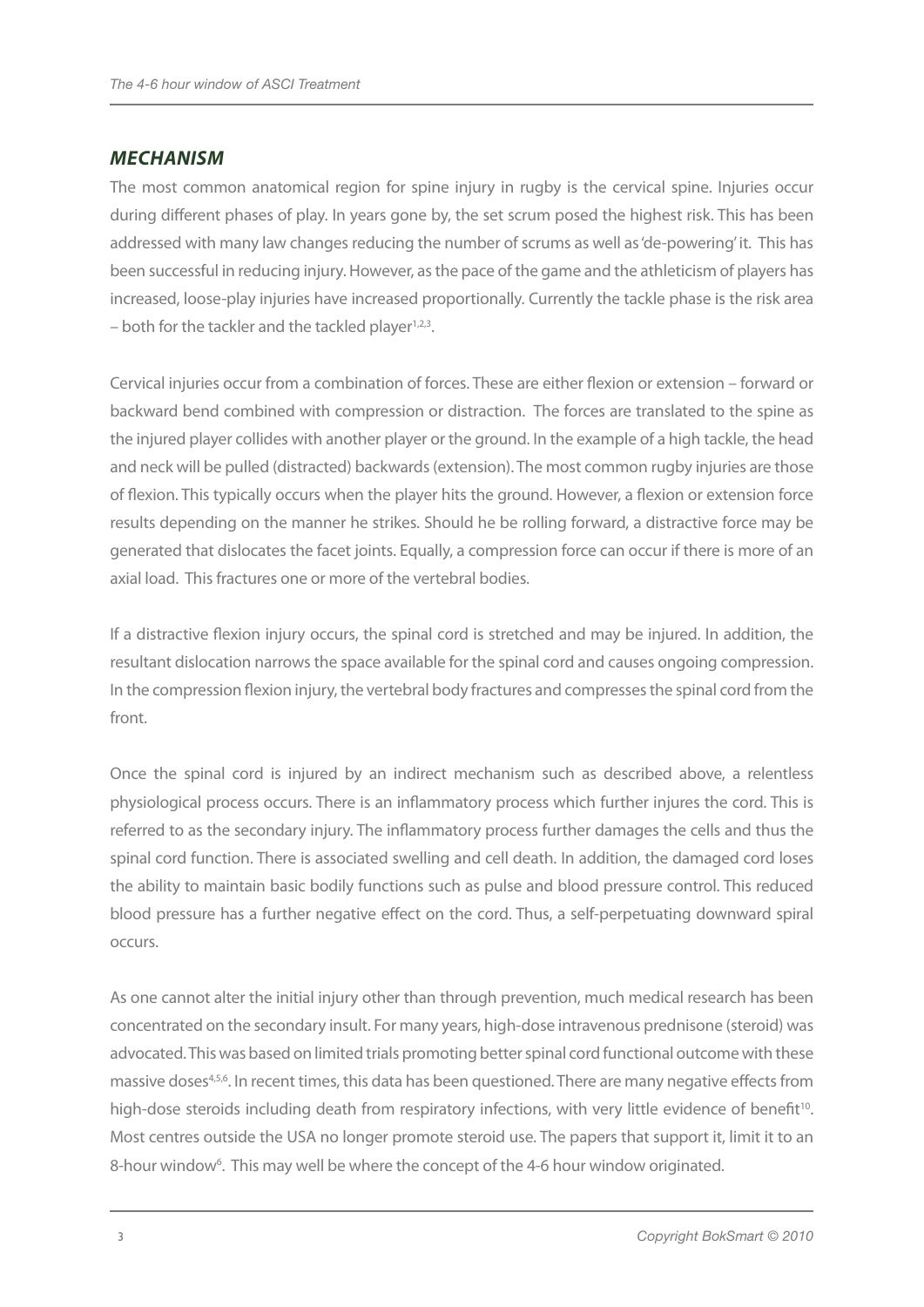#### *PRESENTATION*

A distractive flexion injury tears the posterior ligaments, i.e. at the back of the neck. This creates some instability but a low incidence of neurological injury. Further force causes one of the two facet joints to dislocate. This is termed a unifacet dislocation. This frequently does not cause neurological injury but depending on the amount of force dissipated may well injure the cord. The next step is a bifacet dislocation when both facets dislocate. This allows the spine to move forward on itself, producing traction and compression of the spinal cord. This is associated with a high incidence of neurological injury. In addition, there is ongoing spinal cord compression, which may cause deterioration in function in the incomplete injury (see later).

The compressive flexion injuries cause the vertebrae above to compress the one below. This causes the inferior (lower) vertebral body to deform and then split as the compression increases. This creates a teardrop-type fracture. As the force continues, the posterior (behind) ligaments tear and the superior (above) vertebrae moves back into the spinal canal and compresses the spinal cord. This causes neurological deterioration. Again there will be ongoing spinal cord compression with possible deterioration.

Spinal cord injuries are classified as complete or incomplete. This is based on whether there is any residual neurological function below the level of the injury. The spinal cord is responsible for relaying sensation, power (muscle control) and pain modalities. If a SCI causes total disruption and no sensation or voluntary muscle activity is present below the lesion, it is termed complete. As an example, if a C5 injured player can still shrug his shoulders but has no hand or leg sensation or movement, he is complete. This assessment is complex as the only remaining sensation may be peri-anal sensation. This is the last to go, and may be present even if the limbs are totally involved. This is extremely important to note as the ultimate outcome is vastly different in a complete or incomplete injury.

Another issue is the timing of the assessment. In the initial phase, spinal shock occurs. This simply means that the spinal cord is 'stunned' and that all reflexes are suppressed. During this period (24-72 hours) subtle areas of neurological preservation may be masked. Thus, final assessment can only be made once spinal shock resolves and the patient's reflexes have returned.

Carers need to be cautious about prematurely labelling a patient as 'complete', as this may alter interventions provided. Complete patients injured in low-velocity accidents, such as sport, need to be afforded optimal early management in case they fall into the above category.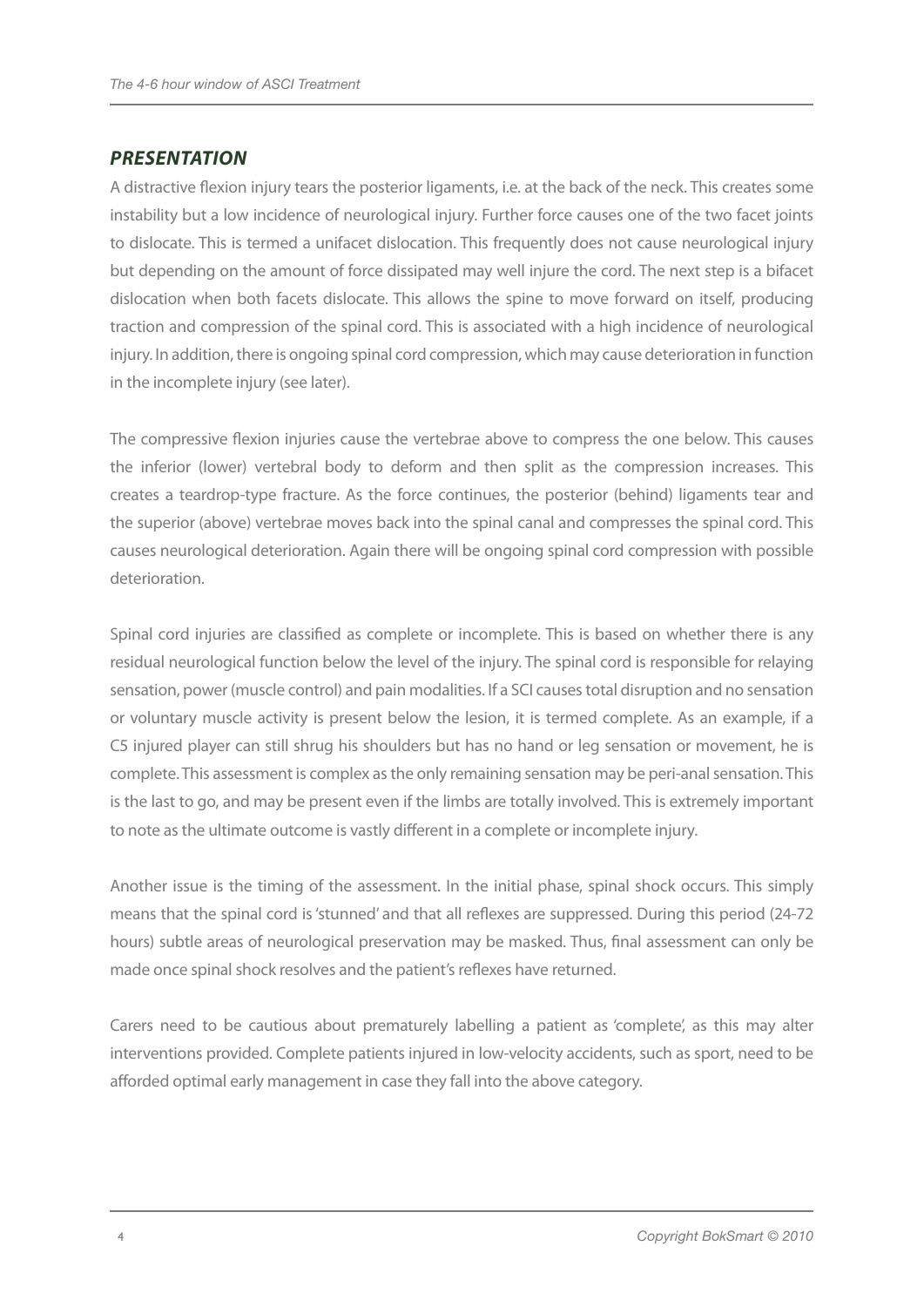## *LITERATURE REVIEW*

The literature was reviewed with a focus on the timing of intervention after SCI. There is very little available on this, as it is difficult to study in a controlled fashion. Many of the drivers for early intervention are based on animal models. The problem with this research is that it frequently has little application to clinical practice. Firstly, injuries in clinical practice are not controllable and the force dissipated is often much higher than that of the animal models. Secondly, animal studies allow extremely early intervention – within minutes – which will never occur in the real world. However, the animal models do indicate that in the incomplete spinal cord injury, there appears to be better functional outcome and smaller volume of cord tissue injury with earlier decompression. Of course, this simply means lifting of the piston or weight, unlike the challenges related to bony fractures in often awkward locations.

Fehlings<sup>7</sup> identified 10 prospective studies dealing with the issue of surgical decompression. Of these, Papadopoulos's paper reports improvement in 39/66 decompressed patients versus 6/25 controls. La Rosa performed a literature review of available studies between 1966 and 2000. They concluded that those operated on within 24 hours had a better neurological outcome than those operated on after 24 hours. However, Fehlings identified many papers to the contrary where no benefit was shown. A criticism he makes of this literature is the variation and prolonged period which was regarded as early intervention, some as long as 72 hours. This however highlights the difference between reality and the animal studies.

Both the La Rosa study and Fehlings' literature review concluded that early decompression can only be considered as a practice option.

The issue of early closed reduction is also reviewed. This is the application of traction in an effort to relocate the dislocated spine. There are many proponents of early reduction (within 6-10 hours). The literature is difficult to interpret due to the lack of randomisation and controls. There is of course anecdotal evidence of neurological improvement with early reduction. Moreover, a number of studies did not find any neurological benefit due to reduction, with the possible exception of patients with bilateral facet dislocation<sup>8</sup>.

There does not appear to be a downside to early reduction in terms of safety. Cotler<sup>9</sup> performed a prospective study of early reduction by traction in 24 patients and recorded no neurological deterioration in any of the patients, most of whom had successful reduction with closed techniques within 24 hours of injury.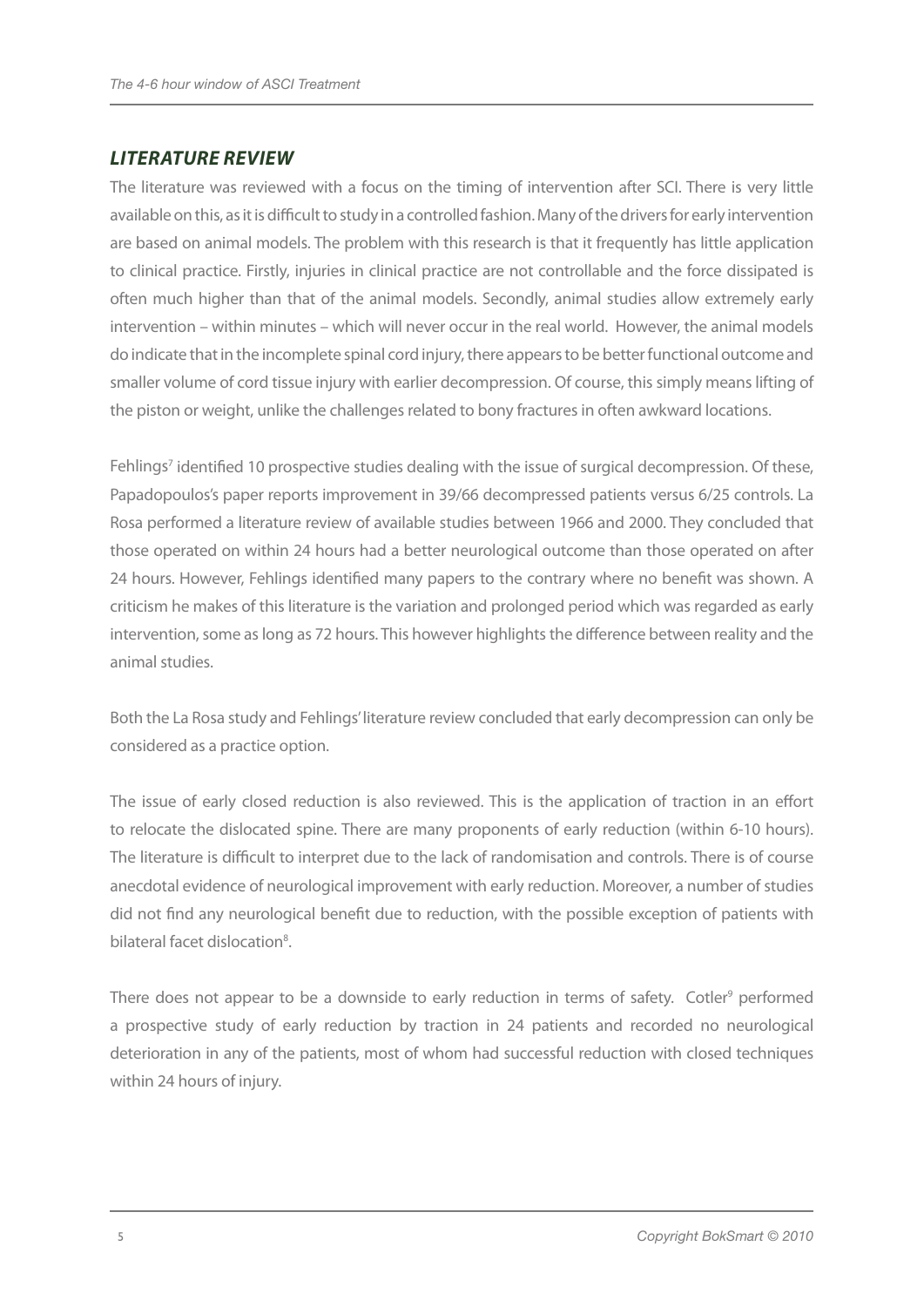Fehlings concludes that, based on the available literature, a recommendation for urgent reduction of bilateral locked facets in a patient with incomplete neurological status could be supported.

There are those that promote delay to allow the medical / physiological situation to stabilise. With a high cervical lesion the patient can be autonomically unstable, i.e. volatile blood pressure. They might require inotropic (adrenaline) support. This may make anaesthesia more difficult and add risk to the patient. The physician needs to take the individual situation into consideration. In cases where it is quite clear that surgery will not improve neurological function (complete cord disruption on MRI) and the aim is mechanical stability to allow early mobilisation, a delayed surgical intervention may be far safer. However, if there is any reason to believe decompression will improve neurological outcome (such as in an incomplete injury with slow deterioration), surgery should be expedited.

The length of admission is no different whether operated upon early or late. This is understandable, as the underlying neurological status will dictate the management (such as ventilation) and complications expected.

## *DISCUSSION*

In summary, the literature is not clear on the issue of timing. Most injuries are from motor vehicle accidents while studies on sports injuries are even more limited. Rugby injuries differ from traffic accidents in that they are low velocity. This implies that less energy is dissipated when the injury occurs. This may well reduce the amount of injury the cord sustains.

It is of course impossible to know exactly the extent of SCI when the player is lying on the field. Even though the scrum simply collapses, the forces on the player's neck may be extremely large. However, as a group, one would expect the forces to be lower and thus the likelihood of incomplete SCI higher. In the immediate post-injury period, accurate assessment is difficult. The player is on the field. The parent or paramedic is unlikely to be confident about a full neurological assessment and may easily miss retained peri-anal sensation, even if re-examined in the ambulance. In addition, the spinal shock may mask it, as discussed above.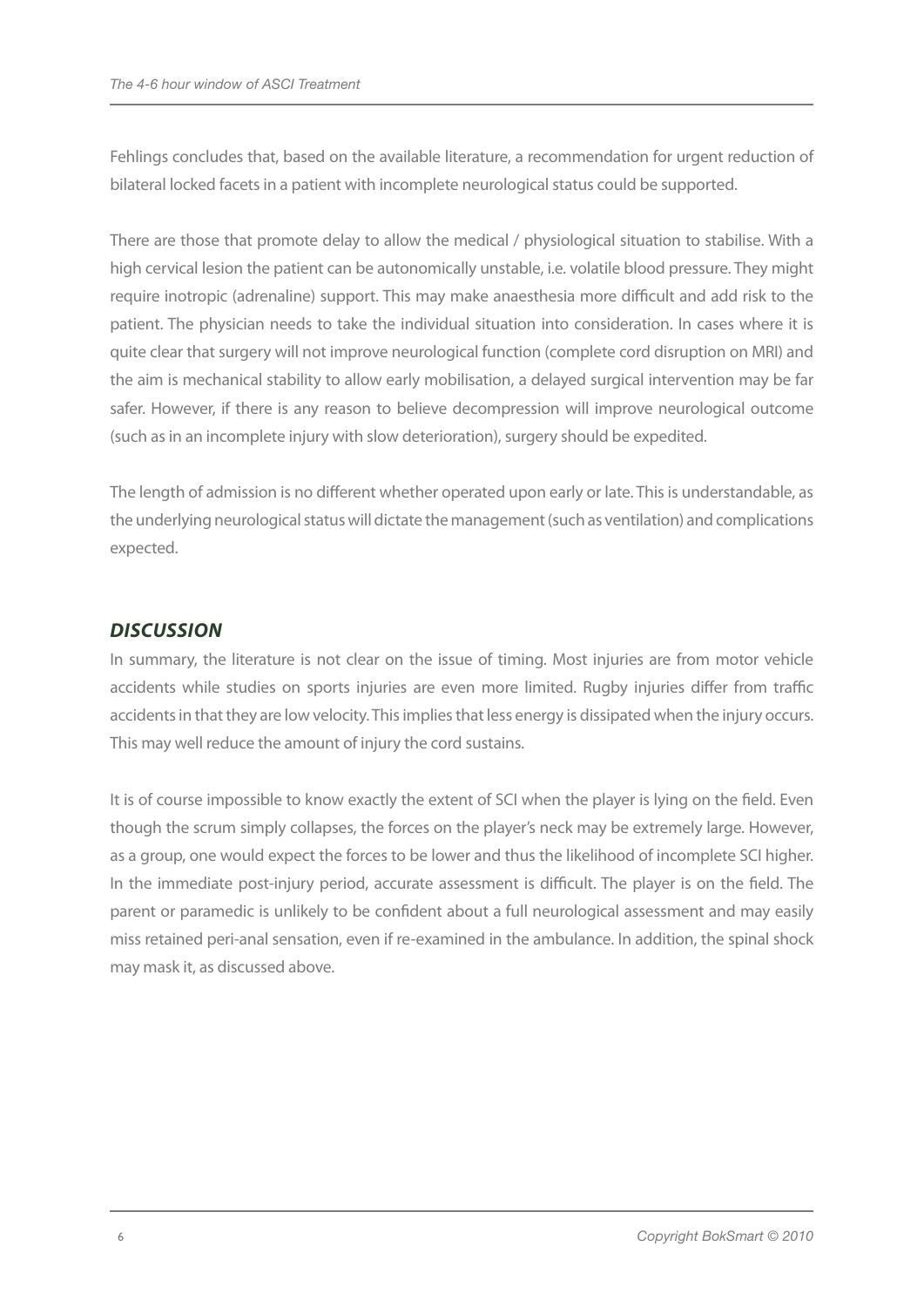#### *Therefore it would be reasonable to treat all rugby spinal injuries as potentially reversible.*

Having said that, one needs to ask what is going to happen at the hospital on arrival to justify the efforts of rapid transfer. As steroids are no longer universally administered (never at the Groote Schuur Hospital ASCI unit), the need for the infusion before 8 and preferably 4 hours is no longer a reason, as it was in the past. Urgent reduction is only indicated in the dislocations which account for around 60% of the injuries seen<sup>1</sup>. It is unusual for these patients to undergo surgery immediately unless they are deteriorating neurologically.

The problem is that the information to make these decisions and decide which injured player would potentially benefit from a 4-6 window is not available on the field. The risk of taking the injured patient to a local hospital without a spine surgeon for an X-ray assessment, risks further delays of repeated transfer.

In my opinion, a rugby player sustaining a cervical dislocation should undergo reduction as soon as possible (whether closed or surgical), irrespective of immediate neurological status. Those with persistent compression from a fracture and deteriorating neurological status should undergo expedited surgical decompression. I do not believe that there is a specific window but that these patients should be transferred to an appropriate hospital (spinal surgeon available) as soon as possible.

#### *REFERENCES:*

- 1) Dunn RN, Van der Spuy D. Rugby and cervical spine injuries has anything changed? A 5-year review in the Western Cape April 2010. SAMJ 2010 100(4):235-8
- 2) Hermanus F, Draper C, Noakes T. Spinal cord injuries in South African Rugby Union (1980 2007). SAMJ 2010 00(4 ): 230-4
- 3) Quarrie KL, Gianotti SM, Hopkins WG et al. Effect of nationwide injury prevention programme on serious spinal injuries in New Zealand rugby union: ecological study. *BMJ* 2007: 334; 1150- 1153.
- 4) Bracken MB, Shepard MJ, Collins WF, et al. A randomized, controlled trial of methylprednisolone or naloxone in the treatment of acute spinal-cord injury. Results of the Second National Acute Spinal Cord Injury Study. N Engl J Med 1990;322:1405–11.